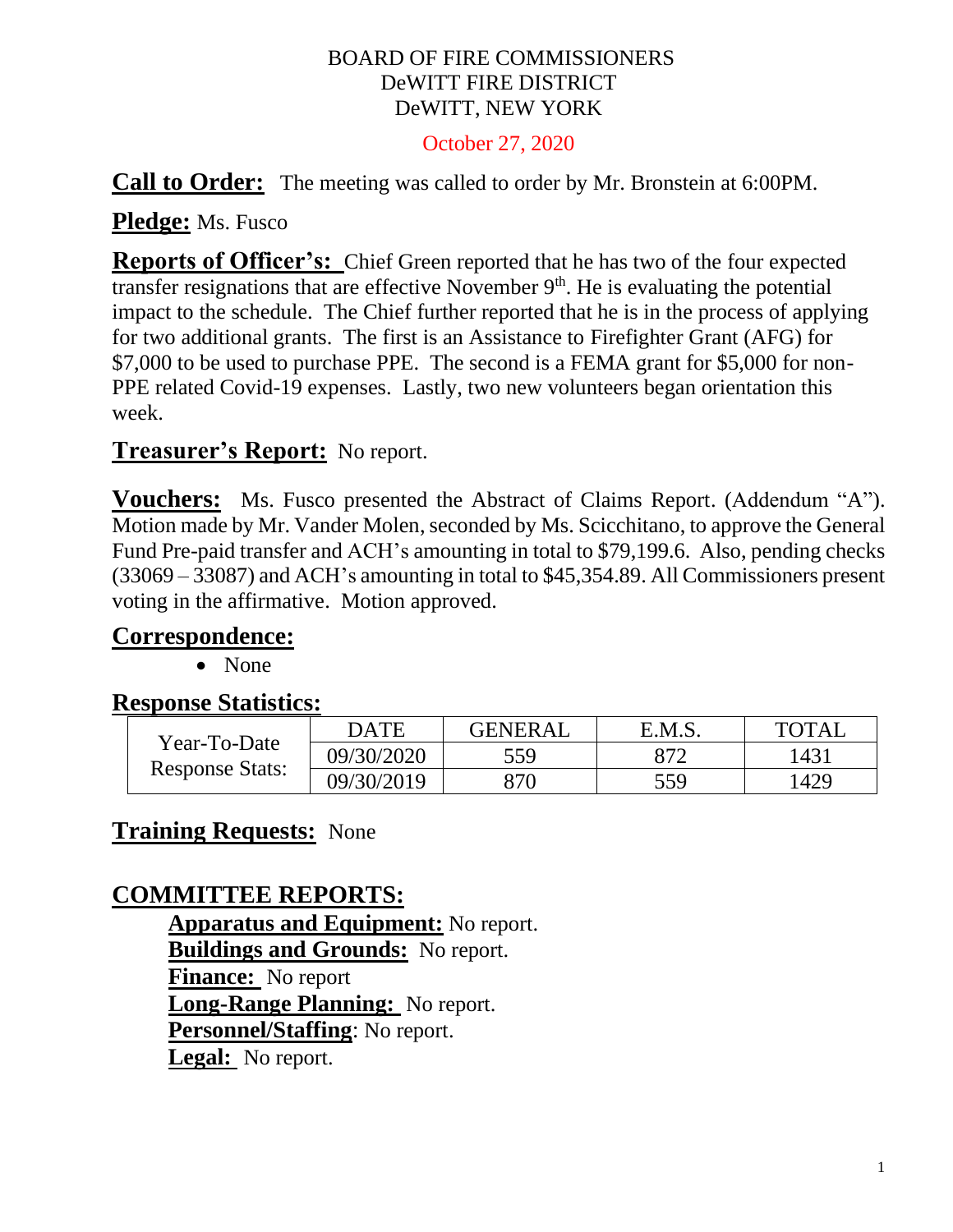# **OLD BUSINESS:**

**COVID-19:** The Chief shared that the District will continue to maintain an inventory of PPE in case there is another spike in Covid-19 cases and supplies would be difficult to get.

# **NEW BUSINESS:**

**EMS PPE:** Chief Green presented a purchase order to Henry Schein for the purchase of PPE in the amount of \$1,001.88. A motion was made by Mr. Vander Molen and seconded by Mr. Karoglanian to authorize the purchase. All Commissioners present voting affirmative. Motion approved.

**DFD Fundraising Letter:** Chief green presented the annual fundraising letter from the DeWitt Fire Department Inc. A motion was made by Mr. Vander Molen and seconded by Mr. Karoglanian to approve the letter. All Commissioners present voting affirmative. Motion approved.

# **2021 District Budget:**

A motion was made by Mr. Vander Molen, seconded by Ms. Scicchitano, to approve the following Resolution.

RESOLVED that the budget for the DeWitt Fire District for the year commencing January 1, 2020, in the amount of \$4,186,772.00 be approved and adopted. The Board members were polled on the foregoing Resolution with the following results:

| Mr. Bronstein    | voting aye  |
|------------------|-------------|
| Mr. Karoglanian  | voting aye  |
| Mr. Schultz      | voting aye  |
| Ms. Scicchitano  | voting aye  |
| Mr. Vander Molen | voting aye. |

The Resolution was hereby declared duly adopted. A copy of the 2021 DeWitt Fire District Budget is being made a part of these minutes. (Addendum "B")

A motion was made by Mr. Vander Molen, seconded by Ms. Scicchitano, to approve the following Resolution.

RESOLVED that the DeWitt Fire district shall raise by taxation the amount of \$3,500,944.00 in the year 2021, which is within the tax cap. The Board members were polled on the foregoing Resolution with the following results.

| Mr. Bronstein                                                                                                                                                                                                                                                                                    | voting aye                                      |
|--------------------------------------------------------------------------------------------------------------------------------------------------------------------------------------------------------------------------------------------------------------------------------------------------|-------------------------------------------------|
| Mr. Karoglanian                                                                                                                                                                                                                                                                                  | voting aye                                      |
| Mr. Schultz                                                                                                                                                                                                                                                                                      | voting aye                                      |
| Ms. Scicchitano                                                                                                                                                                                                                                                                                  | voting aye                                      |
| Mr. Vander Molen                                                                                                                                                                                                                                                                                 | voting aye                                      |
| $\mathbf{r}$ and $\mathbf{r}$ and $\mathbf{r}$ and $\mathbf{r}$ and $\mathbf{r}$ and $\mathbf{r}$ and $\mathbf{r}$ and $\mathbf{r}$ and $\mathbf{r}$ and $\mathbf{r}$ and $\mathbf{r}$ and $\mathbf{r}$ and $\mathbf{r}$ and $\mathbf{r}$ and $\mathbf{r}$ and $\mathbf{r}$ and $\mathbf{r}$ and | $\mathbf 1$ $\mathbf 1$ $\mathbf 1$ $\mathbf 1$ |

The Resolution was hereby declared duly adopted